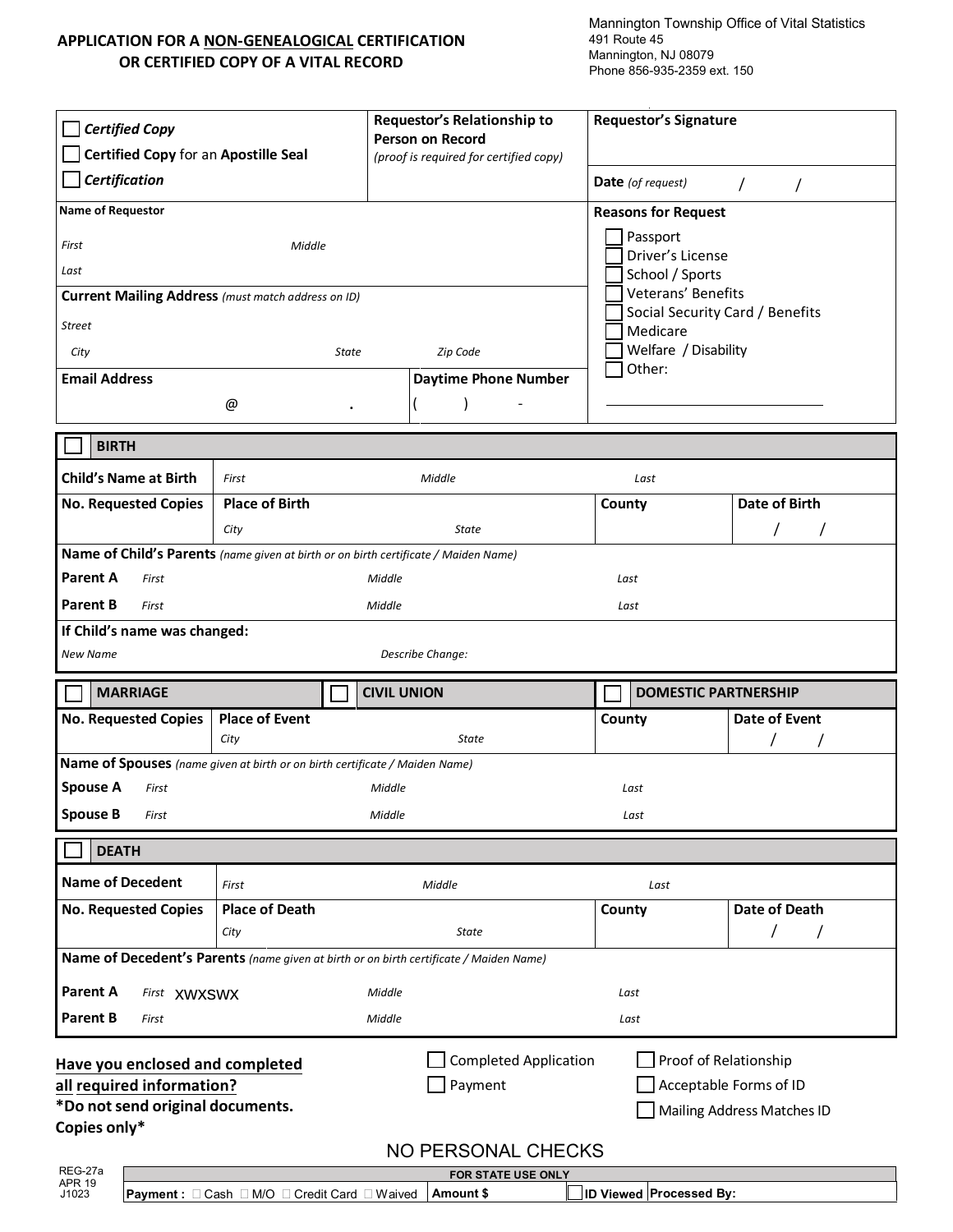Mannington Township Office of Vital Statistics 491 Route 45 Mannington, NJ 08079 Phone 856-935-2359 ext. 150

## **INSTRUCTIONS FOR OBTAINING A COPY OF** *NON-GENEALOGICAL* **VITAL RECORDS**

- **Non-Genealogical Records** are births occurring within the last 80 years or if the individual is still living, marriages occurring within the last 50 years, deaths occurring within the last 40 years and all civil union and domestic partnership records.
- **Certified Copies** have the raised seal of the office issuing the record and are always issued on State of New Jersey safety paper. Certified copies may be used to establish identity and are legal documents.
- **Certifications** are issued on plain paper with no seal and clearly indicate they are not valid for establishing identity or for legal purposes. Certifications are generally useful for genealogy. Certifications of death records do not contain the Social Security Number or the Cause of Death medical terminology.
- **Apostille Seal**  An Apostille Seal is an additional seal required for certain certified records that will be presented to a foreign government that is a member of the Hague Treaty. The seal is often required on documents for international adoptions or establishing dual citizenship. Contact the consulate of the country involved to determine if you need an Apostille Seal.

To get an Apostille Seal, first obtain a certified copy of the vital record from the State Office of Vital Statistics and Registry by checking the Apostille Seal box on the application. You will receive a certified copy of the vital record issued by the State Office of Vital Statistics and Registry. **You must forward this document to the New Jersey Department of Treasury, which issues the Apostille Seal.** Additional information is available at: http://www.state.nj.us/treasury/revenue/apostilles.shtml.

**Applications** for a certification or certified copy of a **Non-Genealogical** record **require** the applicant to provide a completed application, valid proof of identity $^1$ , payment of the fee $^2$  and, if requesting a certified copy, proof that establishes you are:

- o the subject of the record;
- o the subject's parent, legal guardian or legal representative;
- o the subject's spouse/civil union partner, domestic partner, child, grandchild or sibling, if of legal age;
- o a state or federal agency for official purposes; or
- o requesting pursuant to a court order.

To request a certified copy of a Certificate of Birth Resulting in Stillbirth, use form **REG-68**, which is available on the department's website at: http://nj.gov/health/vital/registration-vital/stillbirth/.

## Mailing & Location Address:

Mannington Township Office of Vital Statistics 491 Route 45 Mannington, NJ 08079 Phone 856-935-2359 ext. 150

| Hours of Operation:                                      | Fees:                                     |
|----------------------------------------------------------|-------------------------------------------|
| Monday - Thurs. 9am - 11am & 1pm - 3pm Friday 9am - 11am | Birth - \$25 Marriage - \$25 Death - \$10 |

**1** Valid photo driver's license or photo non-driver's license with current address **OR** valid driver's license without photo and an alternate form of ID with current address **OR** two (2) alternate forms of ID, one of which must show the current address. Alternate forms of ID are: vehicle registration, vehicle insurance card, voter registration, US/foreign passport, permanent resident card (green card), Immigrant Visa, Federal/State ID, county ID, school ID, utility bill (within the previous 90 days), bank statement (within previous 90 days) or W-2 for current or previous year. Requests for records to be mailed to an address other than that which appears on the requestor's ID must be accompanied by a notarized letter which includes A) the alternate address, and B) a written request to mail records to this alternate address.